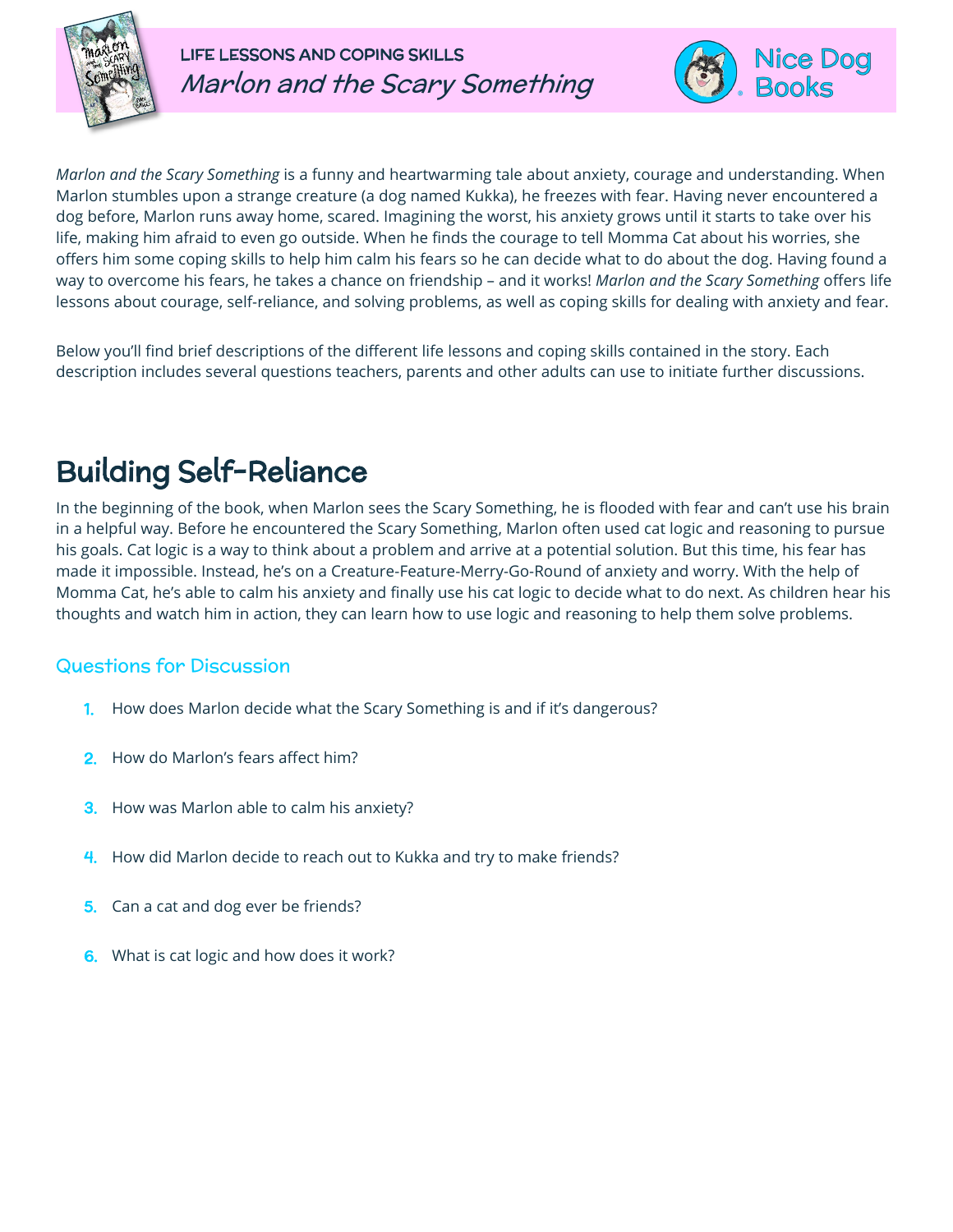



### Courage and Self-Reliance

As Marlon learns more about anxiety and himself, we see him start to use coping skills. His first big decision is that he doesn't like being scared. And his next is that he wants to do something about it. It took courage for Marlon to ask Momma Cat for help. And once he understood that he can use his own resources to help himself, he summoned his courage to go out and face the unknown. But this time, he knows he can depend on his own skills and abilities to take care of himself.

#### Questions for Discussion

- 1. As Marlon tries to decide about being an inside cat or going outside, how does he think about it? What does he decide? Why?
- 2. What made Marlon decide to try to make friends with the dog?
- 3. How does Marlon use cat logic to understand his situation and make his plans?
- What are plans and why would you make a plan?
- 5. Do plans always work? If you had a plan that didn't work, what would you do next?

### Gaining a Friend

When Marlon first sees Kukka, he's frightened by her behavior. He fears the worst and runs away. Kukka is equally puzzled by Marlon's behavior. She tried to use dog behavior to invite Marlon to play. But, instead, she scared him. Marlon has to overcome his fear of the unknown to risk making friends. Kukka knows she is bigger than Marlon and is extra careful to show him that he can trust her. Once they find common ground, it becomes easier to find a path to friendship. The story helps children understand that friendship blossoms when you respect the other person. And while that person may be different from you, there are many things you can do and enjoy together.

#### Questions for Discussion

- 1. In the story, Kukka invites Marlon to play but Marlon gets scared instead. He doesn't know if Kukka is friendly. But at the end of the story, he decides to make friends. What made him change his mind?
- 2. Marlon is puzzled by Kukka's behavior and Kukka is puzzled by Marlon's behavior. Why? How do they find a way to communicate with each other.
- 3. Is it hard or easy for different animals or different people to be friends? What makes it hard or easy?
- 4. Think about one of your friends. What do you like about that person? And what do they like about you?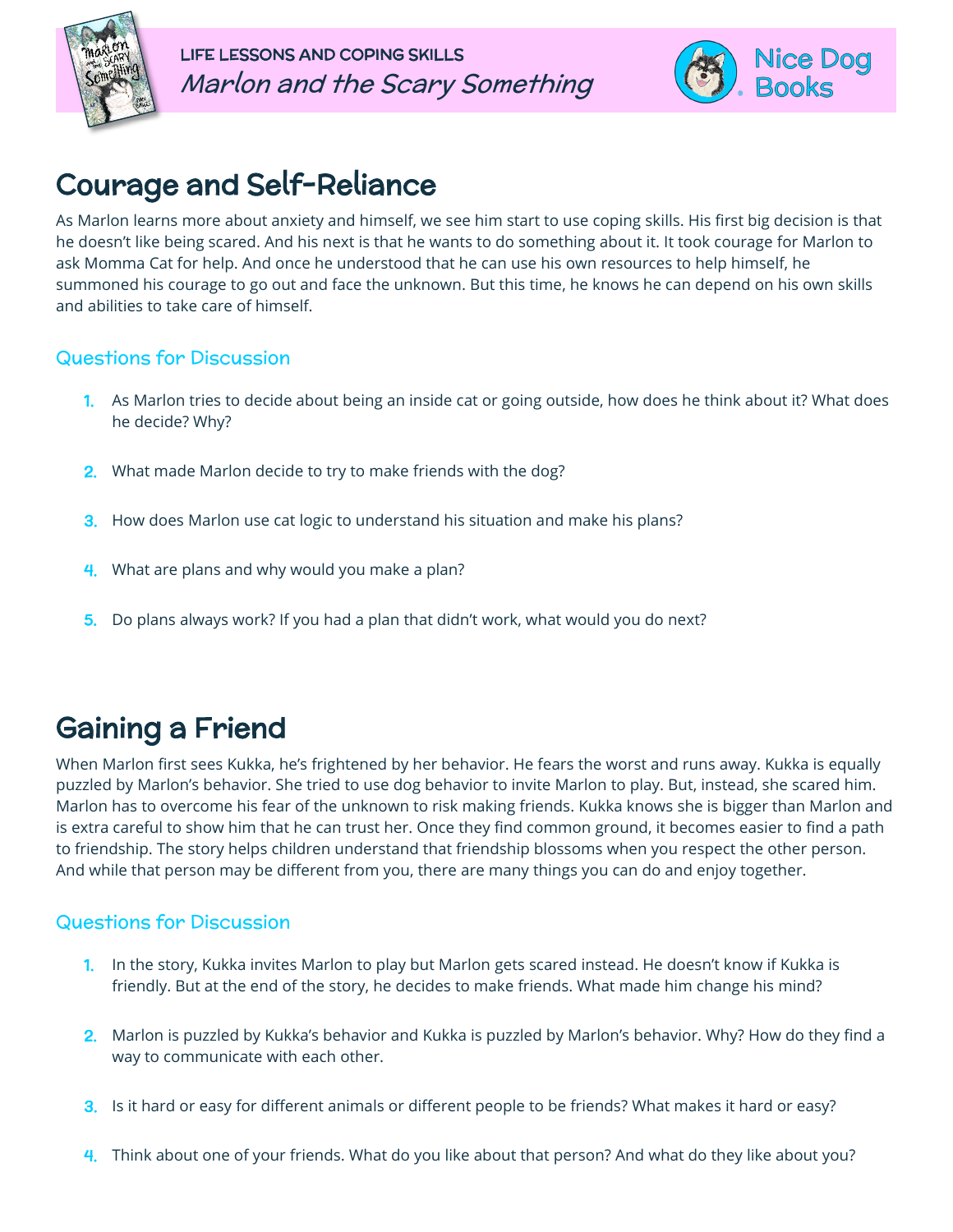



## Dealing with Anxiety

There are a number of coping skills for anxiety. Mama Cat teaches Marlon two that help him gain control of his runaway emotions. One is slow breathing, and the other is to challenge his anxiety with questions. The slow breathing helps Marlon calm down, but it doesn't really address Marlon's underlying fear of the Scary Something. After all, it could be dangerous or not and Marlon's anxiety assumes it is. When Momma Cat teaches Marlon to ask his fear questions, he begins to realize that the Scary Something did not threaten him or act dangerously. Once he understands that the Scary Something was not a threat, Marlon was able to put aside his fear, change his behavior and reach out to make friends.

#### Questions for Discussion

- 1. Why was Marlon afraid of the Scary Something? How did Marlon react to it?
- 2. Have you ever felt scared? How does your body feel when that happens?
- 3. If Marlon felt safe hiding under the couch, why did he leave it?
- 4. What does it mean to ask your fear questions? How does it help?
- 5. When Marlon realized the Scary Something was a dog, did that make him feel better? Why?
- 6. Have you ever been scared? What scared you and how did it make you feel to be scared? What did you do? Does it still make you scared now? Why?

Momma Cat Tip: *Being able to identify what you are feeling is the first step to managing your emotions, thoughts, and behavior.*